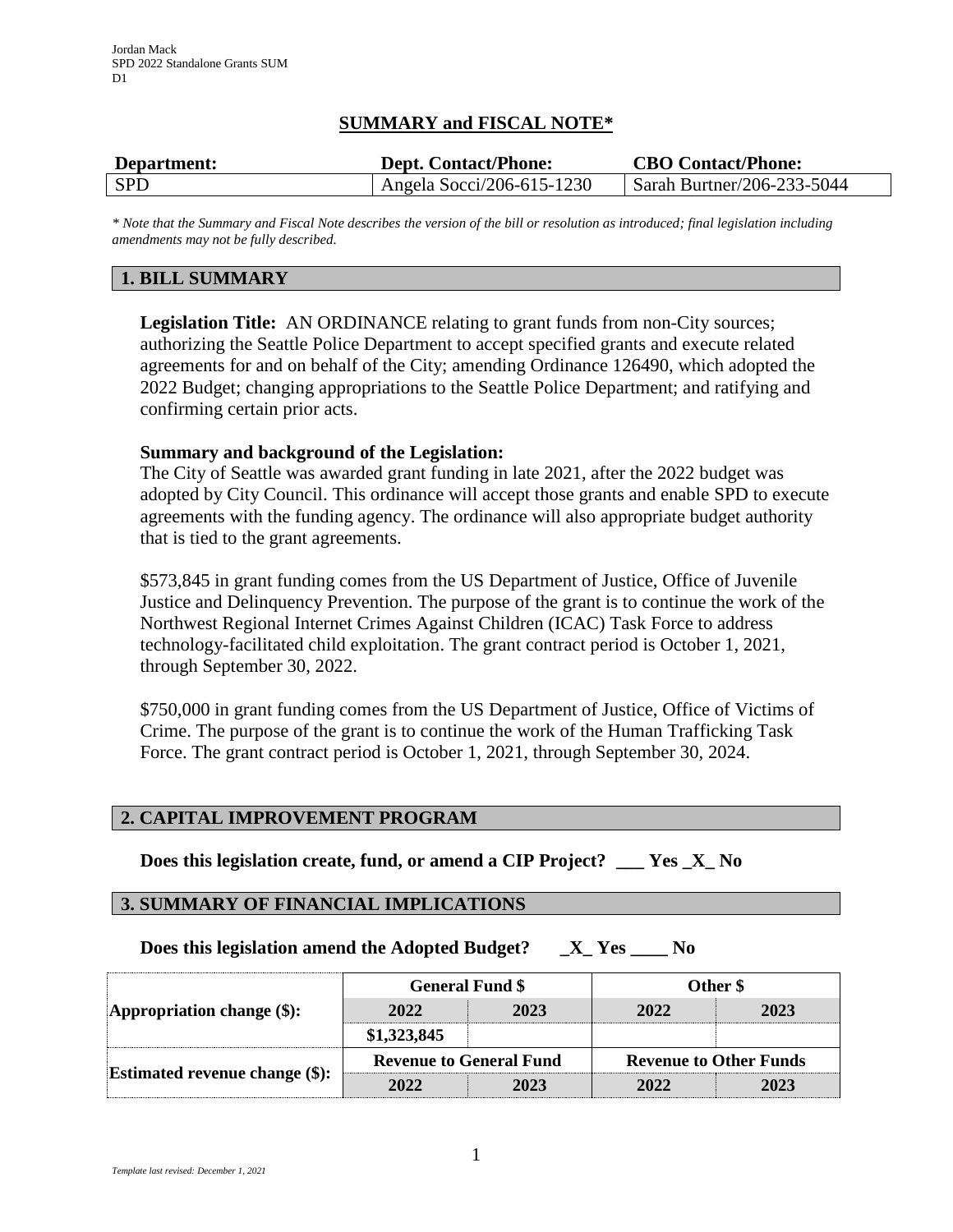|                            | \$1,323,845             |      |                         |      |
|----------------------------|-------------------------|------|-------------------------|------|
|                            | <b>No. of Positions</b> |      | <b>Total FTE Change</b> |      |
| <b>Positions affected:</b> | 2022                    | 2023 | 2022                    | 2023 |
|                            |                         |      |                         |      |

# **Does the legislation have other financial impacts to the City of Seattle that are not reflected in the above, including direct or indirect, short-term or long-term costs?**

The legislation accepts and appropriates grant funding. There are no additional financial impacts.

## **Is there financial cost or other impacts of** *not* **implementing the legislation?**

The City would lose the resources required to continue the work of the Human Trafficking and Internet Crimes Against Children Task Forces.

## **3.a. Appropriations**

# **\_\_X\_\_ This legislation adds, changes, or deletes appropriations.**

| <b>Fund Name and</b><br>number | Dept                                     | <b>Budget Control</b><br>Level Name/#*        | 2022<br>Appropriation<br><b>Change</b> | 2023 Estimated<br>Appropriation<br><b>Change</b> |
|--------------------------------|------------------------------------------|-----------------------------------------------|----------------------------------------|--------------------------------------------------|
| General Fund<br>(00100)        | Seattle<br>Police<br>Department<br>(SPD) | Criminal<br>Investigations<br>$(PO-SP-P7000)$ | \$1,323,845                            |                                                  |
| <b>TOTAL</b>                   |                                          |                                               | \$1,323,845                            |                                                  |

**\****See budget book to obtain the appropriate Budget Control Level for your department.*

## **Is this change one-time or ongoing?**

One-time but requires carryforward into 2023.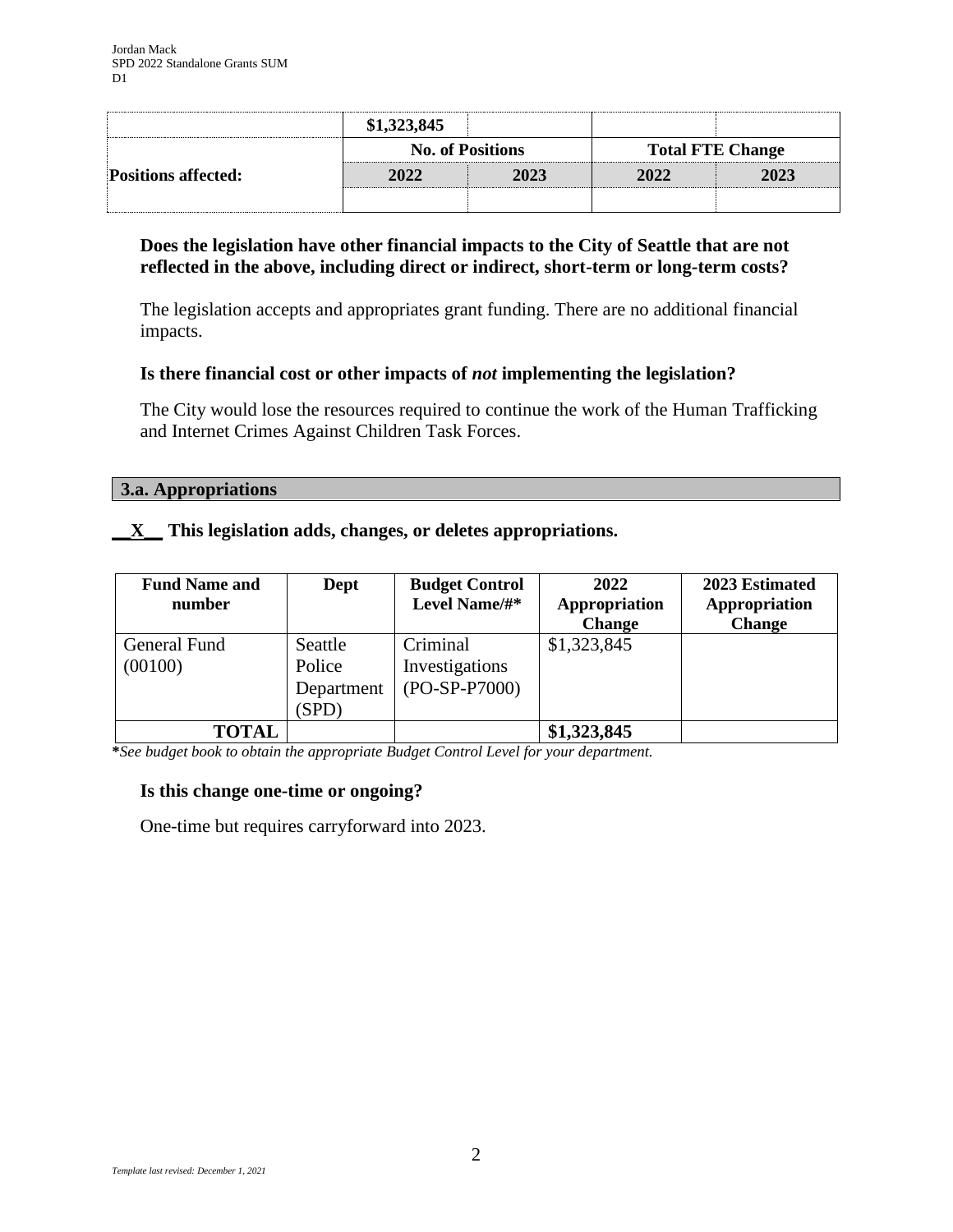#### **3.b. Revenues/Reimbursements**

### **\_X\_\_ This legislation adds, changes, or deletes revenues or reimbursements.**

### **Anticipated Revenue/Reimbursement Resulting from this Legislation:**

| <b>Fund Name and</b> | Dept       | <b>Revenue Source</b>          | 2021           | 2022 Estimated |
|----------------------|------------|--------------------------------|----------------|----------------|
| <b>Number</b>        |            |                                | <b>Revenue</b> | Revenue        |
| General Fund         | Seattle    | <b>Indirect Federal Grants</b> | \$1,323,845    |                |
| (00100)              | Police     |                                |                |                |
|                      | Department |                                |                |                |
|                      | (SPD)      |                                |                |                |
| <b>TOTAL</b>         |            |                                | \$1,323,845    |                |

**Is this change one-time or ongoing?** One-time.

#### **3.c. Positions**

**\_\_\_\_ This legislation adds, changes, or deletes positions.**

### **4. OTHER IMPLICATIONS**

- **a. Does this legislation affect any departments besides the originating department?** No
- **b. Is a public hearing required for this legislation?** No
- **c. Is publication of notice with** *The Daily Journal of Commerce* **and/or** *The Seattle Times* **required for this legislation?** No
- **d. Does this legislation affect a piece of property?** No
- **e. Please describe any perceived implication for the principles of the Race and Social Justice Initiative. Does this legislation impact vulnerable or historically disadvantaged communities? What is the Language Access plan for any communications to the public?** N/A
- **f. Climate Change Implications**
	- 1. **Emissions: Is this legislation likely to increase or decrease carbon emissions in a material way?**